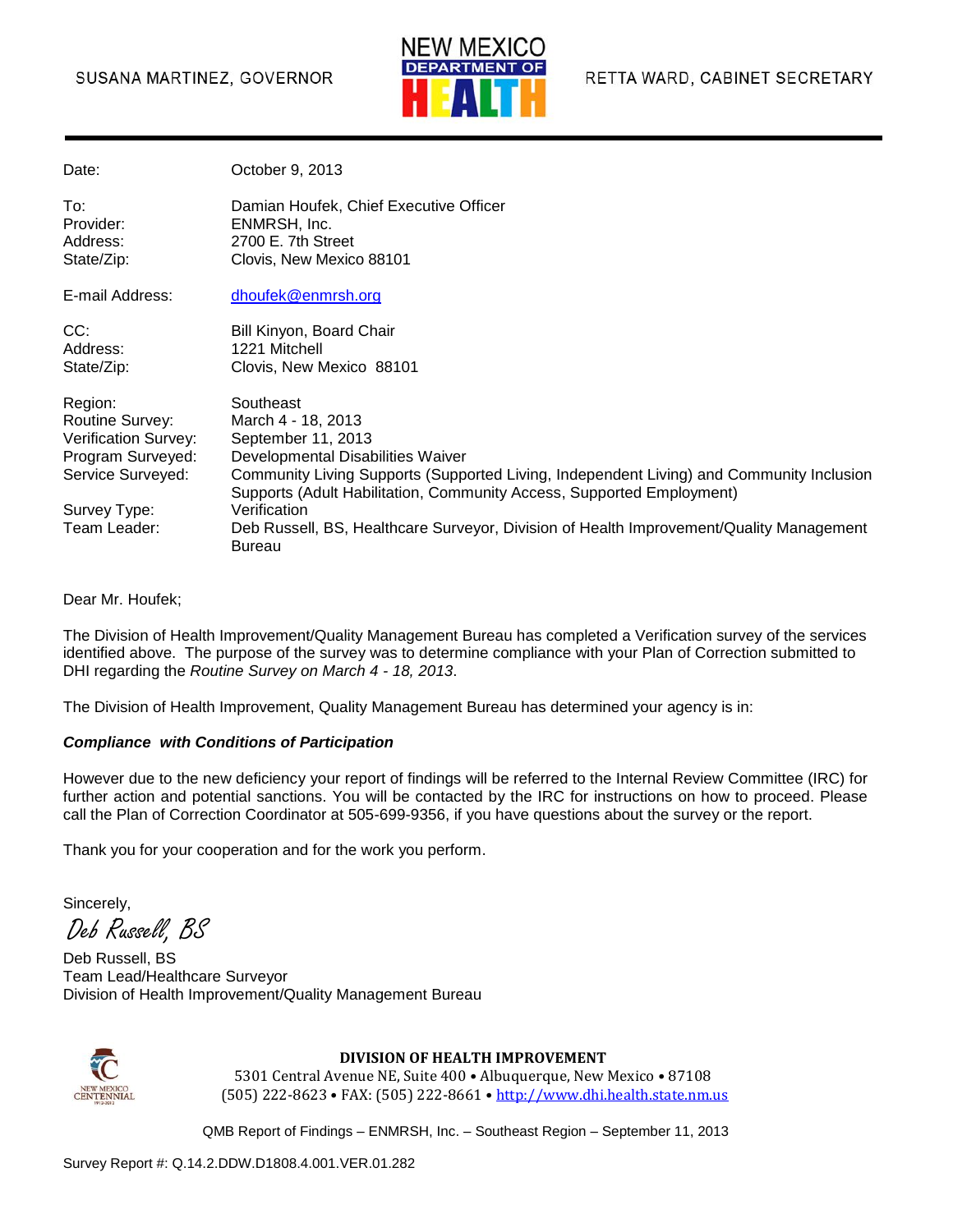| <b>Survey Process Employed:</b>                              |                     |                                                                                                                                      |
|--------------------------------------------------------------|---------------------|--------------------------------------------------------------------------------------------------------------------------------------|
| <b>Entrance Conference Date:</b>                             | September 11, 2013  |                                                                                                                                      |
| Present:                                                     | <b>ENMRSH, Inc.</b> | Liz Gallegos, Lead Residential Supervisor                                                                                            |
|                                                              | <b>DOH/DHI/QMB</b>  | Deb Russell, BS, Healthcare Surveyor                                                                                                 |
| <b>Exit Conference Date:</b>                                 | March 7, 2013       |                                                                                                                                      |
| Present:                                                     | <b>ENMRSH, Inc.</b> | Damian Houfek, Chief Executive Officer<br>Liz Gallegos, Lead Residential Supervisor                                                  |
|                                                              | <b>DOH/DHI/QMB</b>  | Deb Russell, BS, Healthcare Surveyor                                                                                                 |
| Administrative Locations Visited                             | Number:             | 1                                                                                                                                    |
| <b>Total Sample Size</b>                                     | Number:             | 72 (23 Routine Survey Individuals and 49 Health and<br>Safety visit Individuals)                                                     |
|                                                              |                     | 2 - Jackson Class Members (Routine Survey)<br>21 - Non-Jackson Class Members (Routine Survey)<br>49 - Health and safety individuals  |
|                                                              |                     | 51 - Supported Living (14 Routine Survey Individuals<br>and 37 Health and Safety Visit Individuals)                                  |
|                                                              |                     | 21 - Independent Living (9 Routine Survey and 12<br>Health and Safety Visit Individuals)                                             |
|                                                              |                     | 18 - Adult Habilitation                                                                                                              |
|                                                              |                     | 3 - Community Access<br>16 - Supported Employment                                                                                    |
| Total Homes Visited                                          |                     | Number:<br>35                                                                                                                        |
| Supported Living Homes Visited<br>❖                          | Number:             | 22 (12 Routine Survey and 10 Health and Safety Visit)                                                                                |
| Independent Living Homes Visited<br>❖                        | Number:             | 13 (7 Routine Survey and 6 Health and Safety Visit)                                                                                  |
| Persons Served Agency Records Reviewed                       | Number:             | 16 (Note: As a result of 100% home visit conducted 7<br>administrative record reviews were not conducted as<br>visits took priority) |
| <b>Direct Support Personnel Records Reviewed</b>             | Number:             | 185                                                                                                                                  |
| Direct Support Personnel Interviewed                         | Number:             | 30                                                                                                                                   |
| Service Coordinator Records Reviewed                         | Number:             | 8                                                                                                                                    |
| Substitute Care/Respite Personnel<br><b>Records Reviewed</b> | Number:             | 5                                                                                                                                    |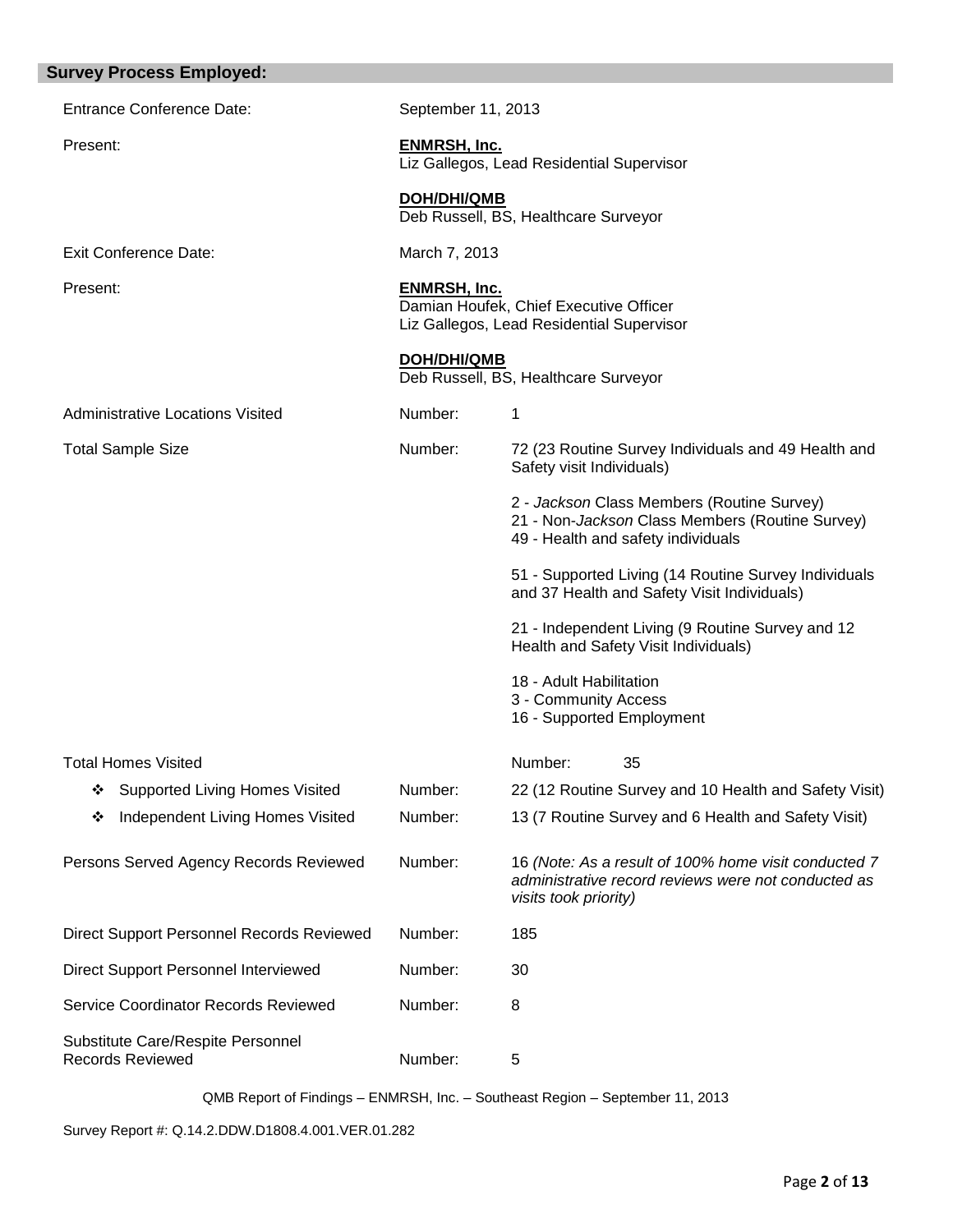Administrative Processes and Records Reviewed:

- Medicaid Billing/Reimbursement Records for all Services Provided
- Accreditation Records
- Oversight of Individual Funds
- Individual Medical and Program Case Files, including, but not limited to:
	- o Individual Service Plans
	- o Progress on Identified Outcomes
	- o Healthcare Plans
	- o Medication Administration Records
	- o Medical Emergency Response Plans
	- o Therapy Evaluations and Plans
	- o Healthcare Documentation Regarding Appointments and Required Follow-Up
	- o Other Required Health Information
- Internal Incident Management Reports and System Process
- Personnel Files, including nursing and subcontracted staff
- Staff Training Records, Including Competency Interviews with Staff
- Agency Policy and Procedure Manual
- Caregiver Criminal History Screening Records
- Consolidated Online Registry/Employee Abuse Registry
- Human Rights Committee Notes and Meeting Minutes Evacuation Drills of Residences and Service Locations
- Quality Assurance / Improvement Plan
- CC: Distribution List: DOH Division of Health Improvement
	- DOH Developmental Disabilities Supports Division
	- DOH Office of Internal Audit
	- HSD Medical Assistance Division
	- DOH Internal Review Committee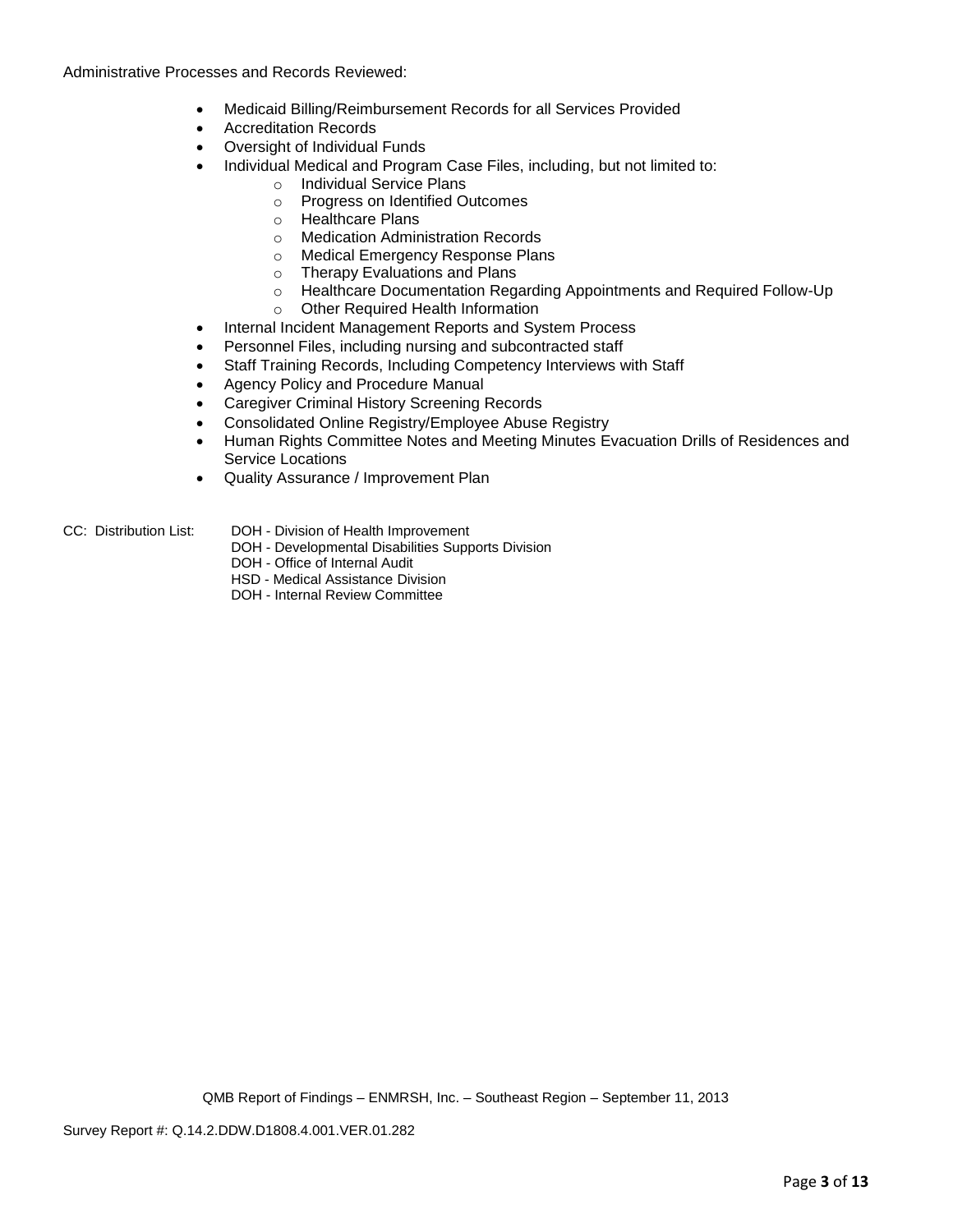# **Attachment B**

# **Department of Health, Division of Health Improvement QMB Determination of Compliance Process**

The Division of Health Improvement, Quality Management Bureau (QMB) surveys compliance of the Developmental Disabilities Waiver (DDW) standards and state and federal regulations. QMB has grouped the CMS assurances into five Service Domains: Level of Care; Plan of Care; Qualified Providers; Health, Welfare and Safety; and Administrative Oversight (note that Administrative Oversight listed in this document is not the same as the CMS assurance of Administrative Authority. Used in this context it is related to the agency's operational policies and procedures, Quality Management system and Medicaid billing and reimbursement processes.)

The QMB Determination of Compliance process is based on provider compliance or non-compliance with standards and regulations identified in the QMB Report of Findings. All deficiencies (non-compliance with standards and regulations) are identified and cited as either a Standard level deficiency or a Condition of Participation level deficiency in the QMB Reports of Findings. All deficiencies require corrective action when non-compliance is identified.

Within the QMB Service Domains there are fundamental regulations, standards, or policies with which a provider must be in essential compliance in order to ensure the health and welfare of individuals served known as Conditions of Participation (CoPs).

The Determination of Compliance for each service type is based on a provider's compliance with CoPs in three (3) Service Domains.

Case Management Services:

- Level of Care
- Plan of Care
- Qualified Providers

Community Inclusion Supports/ Living Supports:

- Qualified Provider
- Plan of Care
- Health, Welfare and Safety

# **Conditions of Participation (CoPs)**

A CoP is an identified fundamental regulation, standard, or policy with which a provider must be in compliance in order to ensure the health and welfare of individuals served. CoPs are based on the Centers for Medicare and Medicaid Services, Home and Community-Based Waiver required assurances. A provider must be in compliance with CoPs to participate as a waiver provider.

QMB surveyors use professional judgment when reviewing the critical elements of each standard and regulation to determine when non-compliance with a standard level deficiency rises to the level of a CoP out of compliance. Only some deficiencies can rise to the level of a CoP. (See the next section for a list of CoPs.) The QMB survey team analyzes the relevant finding in terms of scope, actual harm or potential for harm, unique situations, patterns of performance, and other factors to determine if there is the potential for a negative outcome which would rise to the level of a CoP. A Standard level deficiency becomes a CoP out of compliance when the team's analysis establishes that there is an identified

QMB Report of Findings – ENMRSH, Inc. – Southeast Region – September 11, 2013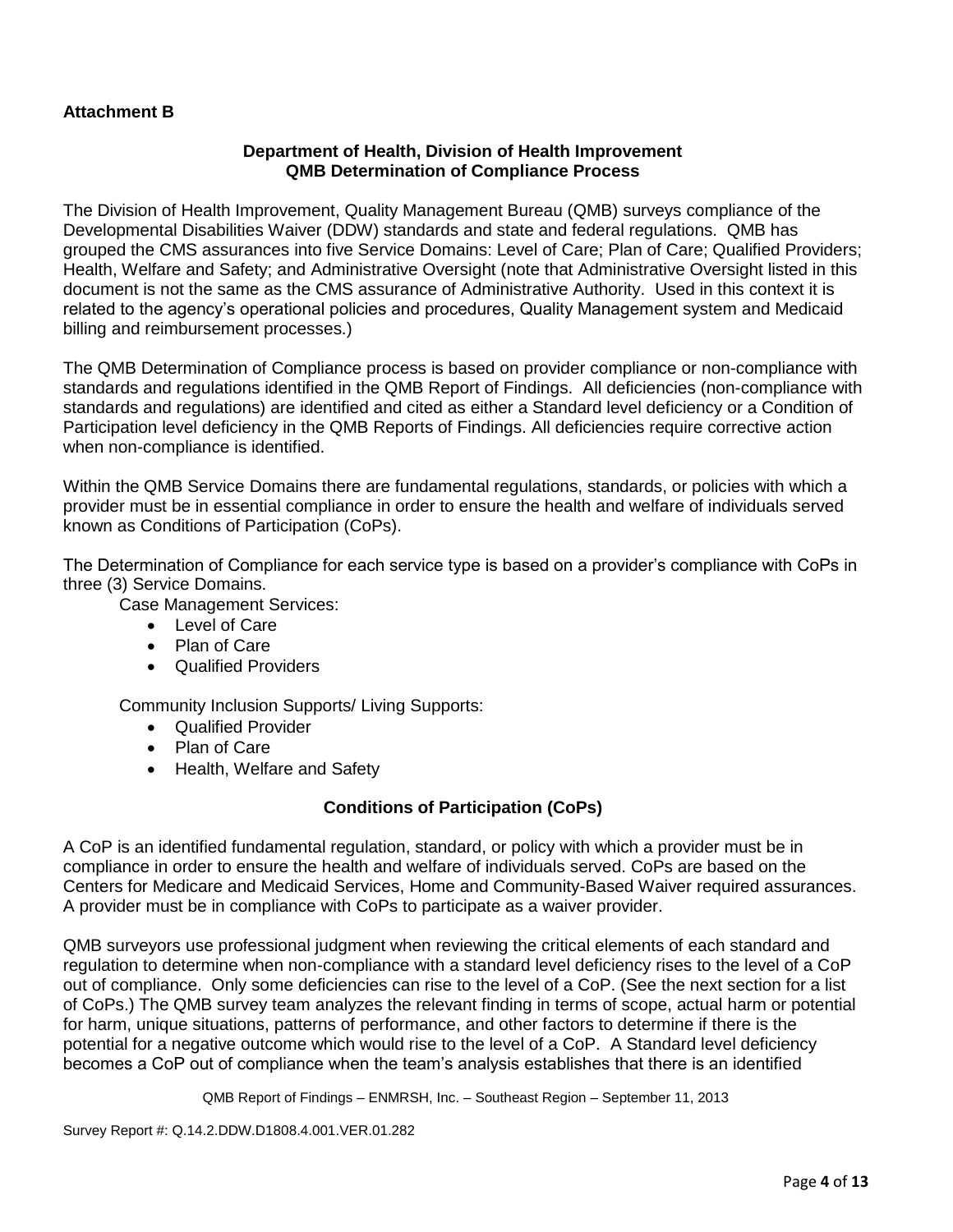potential for significant harm or actual harm. It is then cited as a CoP out of compliance. If the deficiency does not rise to the level of a CoP out of compliance, it is cited as a Standard Level Deficiency.

The Division of Health Improvement (DHI) and the Developmental Disabilities Supports Division (DDSD) collaborated to revise the current Conditions of Participation (CoPs). There are seven Conditions of Participation in which providers must be in compliance.

# **CoPs and Service Domains for Case Management Supports are as follows:**

# **Service Domain: Level of Care**

Condition of Participation:

1. **Level of Care**: The Case Manager shall complete all required elements of the Long Term Care Assessment Abstract (LTCAA) to ensure ongoing eligibility for waiver services.

### **Service Domain: Plan of Care**

Condition of Participation:

2. **Individual Service Plan (ISP) Creation and Development**: Each individual shall have an ISP. The ISP shall be developed in accordance with DDSD regulations and standards and is updated at least annually or when warranted by changes in the individual's needs.

Condition of Participation:

3. **ISP Monitoring and Evaluation:** The Case Manager shall ensure the health and welfare of the individual through monitoring the implementation of ISP desired outcomes.

### **CoPs and Service Domain for ALL Service Providers is as follows:**

#### **Service Domain: Qualified Providers**

Condition of Participation:

4. **Qualified Providers**: Agencies shall ensure support staff has completed criminal background screening and all mandated trainings as required by the DDSD.

# **CoPs and Service Domains for Living Supports and Inclusion Supports are as follows:**

### **Service Domain: Plan of Care**

Condition of Participation:

5. **ISP Implementation**: Services provided shall be consistent with the components of the ISP and implemented to achieve desired outcomes.

### **Service Domain: Health, Welfare and Safety**

Condition of Participation:

6. **Individual Health, Safety and Welfare: (Safety)** Individuals have the right to live and work in a safe environment.

### Condition of Participation:

7. **Individual Health, Safety and Welfare (Healthcare Oversight)**: The provider shall support individuals to access needed healthcare services in a timely manner. Nursing, healthcare services and healthcare oversight shall be available and provided as needed to address individuals' health, safety and welfare.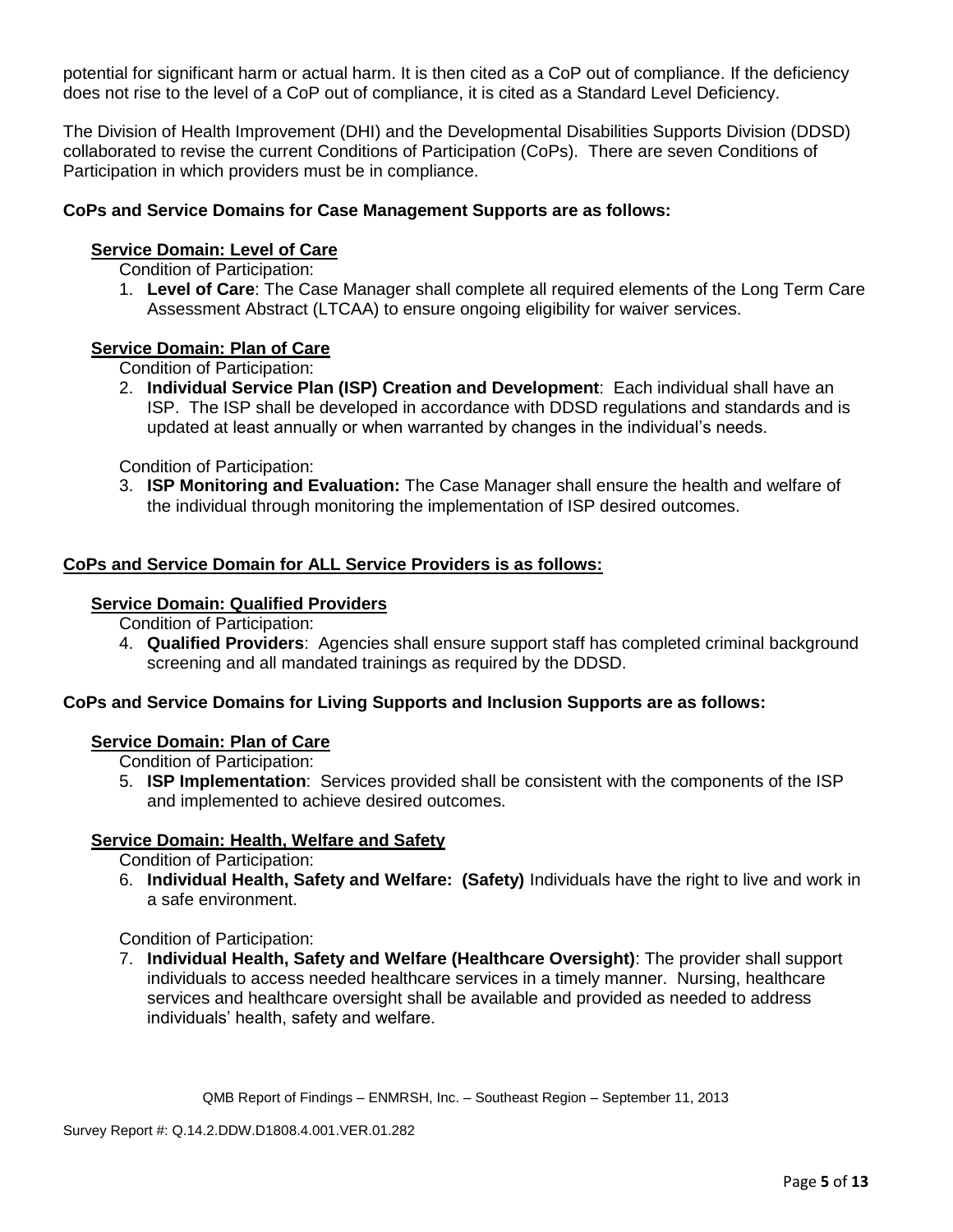# **QMB Determinations of Compliance**

# Compliance with Conditions of Participation

The QMB determination of *Compliance with Conditions of Participation* indicates that a provider is in compliance with all Conditions of Participation, (CoP). The agency has obtained a level of compliance such that there is a minimal potential for harm to individuals' health and safety. To qualify for a determination of Compliance with Conditions of Participation, the provider must be in compliance with all Conditions of Participation in all relevant Service Domains. The agency may also have Standard level deficiencies (deficiencies which are not at the condition level) out of compliance in any of the Service Domains.

### Partial-Compliance with Conditions of Participation

The QMB determination of *Partial-Compliance with Conditions of Participation* indicates that a provider is out of compliance with Conditions of Participation in one (1) to two (2) Service Domains. The agency may have one or more Condition level tags within a Service Domain. This partialcompliance, if not corrected, may result in a serious negative outcome or the potential for more than minimal harm to individuals' health and safety. The agency may also have Standard level deficiencies (deficiencies which are not at the condition level) in any of the Service Domains.

Providers receiving a repeat determination of Partial-Compliance for repeat deficiencies at the level of a Condition in any Service Domain may be referred by the Quality Management Bureau to the Internal Review Committee (IRC) for consideration of remedies and possible actions or sanctions.

### Non-Compliance with Conditions of Participation

The QMB determination of *Non-Compliance with Conditions of Participation* indicates a provider is significantly out of compliance with Conditions of Participation in multiple Service Domains. The agency may have one or more Condition level tags in each of 3 relevant Service Domains. This non-compliance, if not corrected, may result in a serious negative outcome or the potential for more than minimal harm to individuals' health and safety. The agency may also have Standard level deficiencies (deficiencies which are not at the condition level) in any of the Service Domains

Providers receiving a repeat determination of Non-Compliance will be referred by Quality Management Bureau to the Internal Review Committee (IRC) for consideration of remedies and possible actions or sanctions.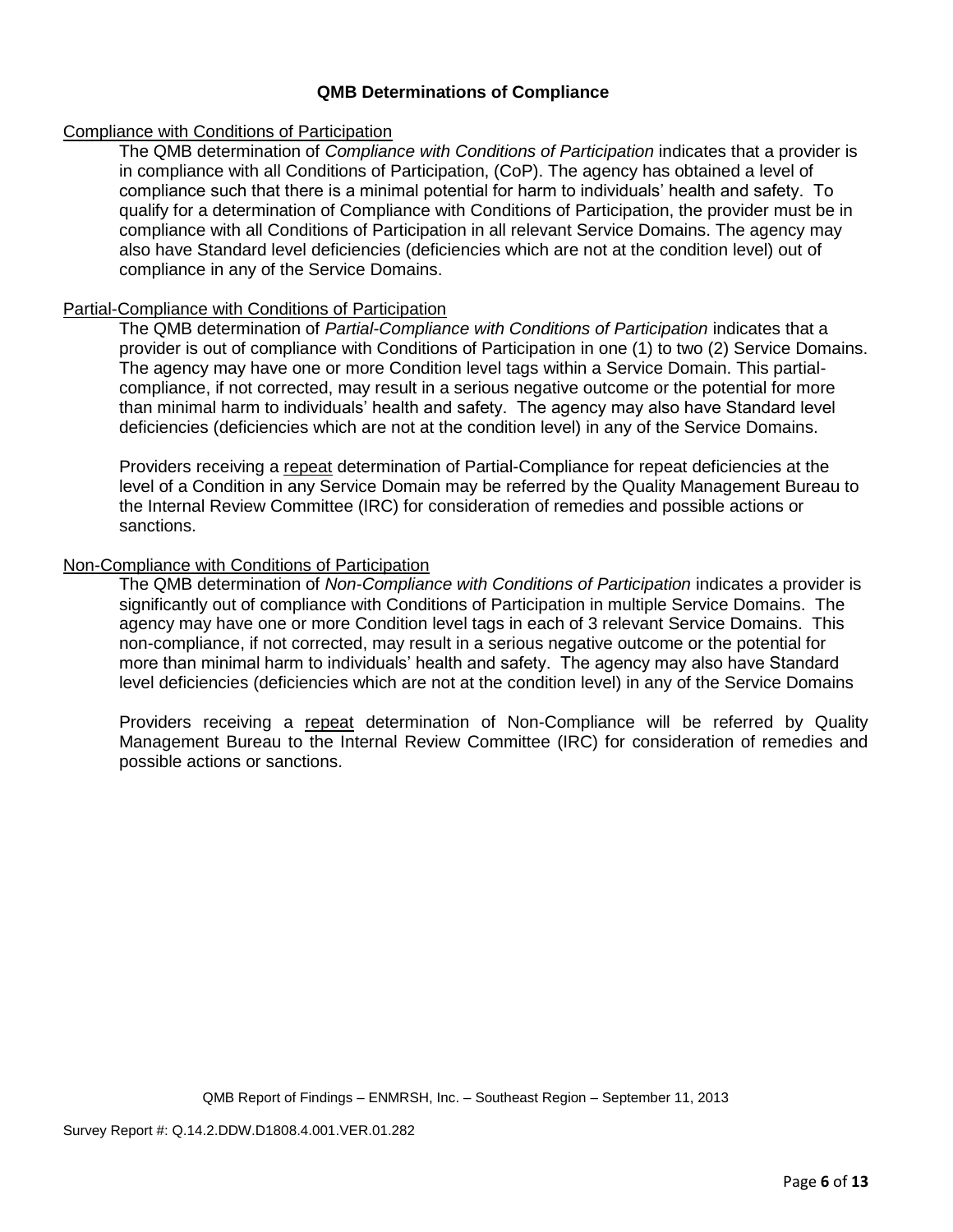# **Attachment C**

# **Guidelines for the Provider Informal Reconsideration of Finding (IRF) Process**

# **Introduction:**

Throughout the QMB Survey process, surveyors are openly communicating with providers. Open communication means surveyors have clarified issues and/or requested missing information before completing the review through the use of the signed/dated "Document Request," or "Administrative Needs," etc. forms. Regardless, there may still be instances where the provider disagrees with a specific finding. Providers may use the following process to informally dispute a finding.

# **Instructions:**

- 1. The Informal Reconsideration of the Finding (IRF) request must be received in writing to the QMB Deputy Bureau Chief **within 10 business days** of receipt of the final Report of Findings.
- 2. The written request for an IRF *must* be completed on the QMB Request for Informal Reconsideration of Finding form available on the QMB website:<http://dhi.health.state.nm.us/qmb>
- 3. The written request for an IRF must specify in detail the request for reconsideration and why the finding is inaccurate.
- 4. The IRF request must include all supporting documentation or evidence.
- 5. If you have questions about the IRF process, email the IRF Chairperson, Crystal Lopez-Beck at [crystal.lopez-beck@state.nm.us](mailto:crystal.lopez-beck@state.nm.us) for assistance.

# **The following limitations apply to the IRF process:**

- The written request for an IRF and all supporting evidence must be received within 10 business days.
- Findings based on evidence requested during the survey and not provided may not be subject to reconsideration.
- The supporting documentation must be new evidence not previously reviewed or requested by the survey team.
- Providers must continue to complete their Plan of Correction during the IRF process
- Providers may not request an IRF to challenge the sampling methodology.
- Providers may not request an IRF based on disagreement with the nature of the standard or regulation.
- Providers may not request an IRF to challenge the team composition.
- Providers may not request an IRF to challenge the DHI/QMB determination of compliance or the length of their DDSD provider contract.

A Provider forfeits the right to an IRF if the request is not received within 10 business days of receiving the report and/or does not include all supporting documentation or evidence to show compliance with the standards and regulations.

The IRF Committee will review the request, the Provider will be notified in writing of the ruling; no face-toface meeting will be conducted.

When a Provider requests that a finding be reconsidered, it does not stop or delay the Plan of Correction process. **Providers must continue to complete the Plan of Correction, including the finding in dispute regardless of the IRF status.** If a finding is removed or modified, it will be noted and removed or modified from the Report of Findings. It should be noted that in some cases a Plan of Correction may be completed prior to the IRF process being completed. The provider will be notified in writing on the decisions of the IRF committee.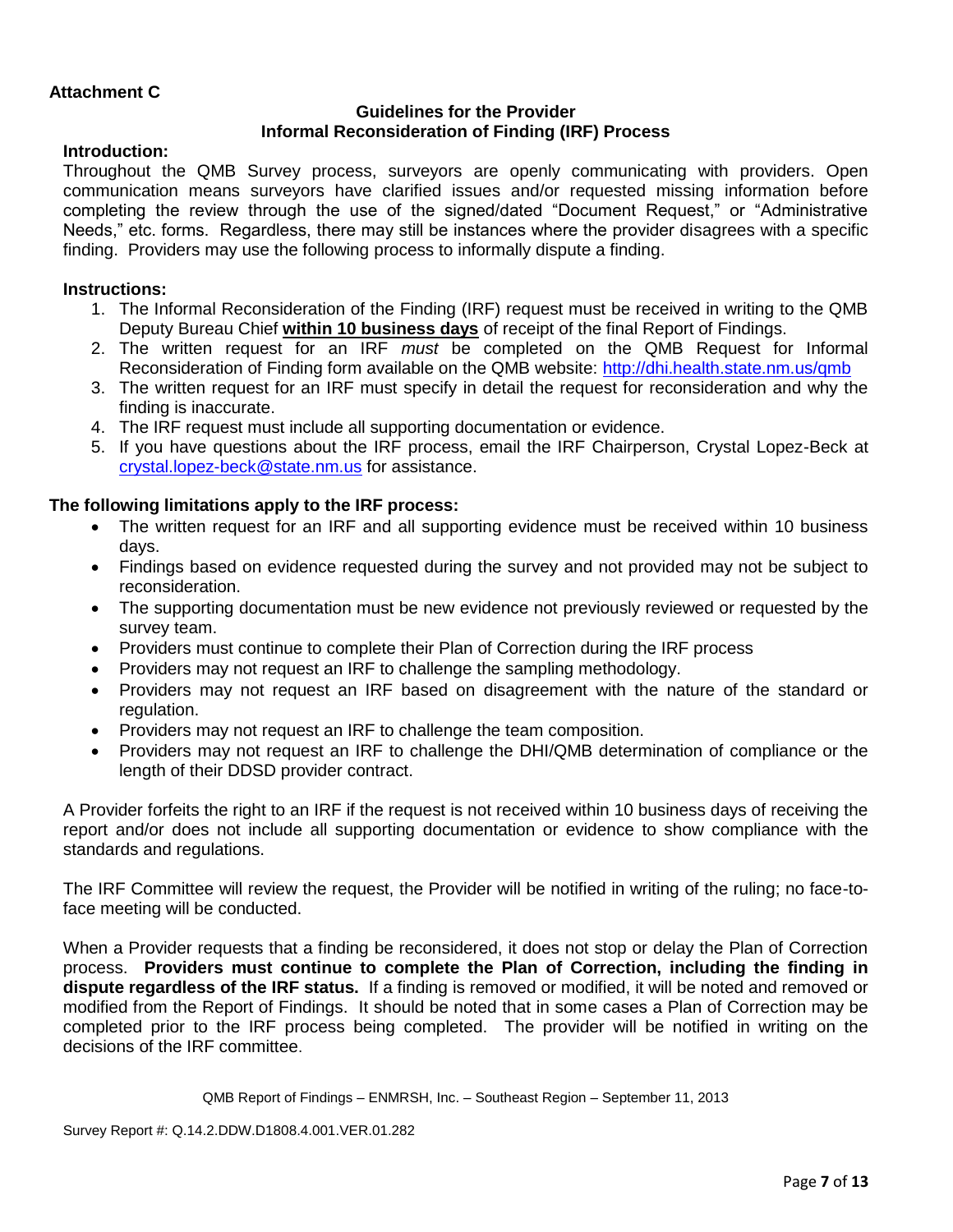| Agency:                     | <b>ENMRSH, Inc. - Southeast Region</b>                                                            |
|-----------------------------|---------------------------------------------------------------------------------------------------|
| Program:                    | Developmental Disabilities Waiver                                                                 |
| Service:                    | Community Living Supports (Supported Living, Independent Living) and Community Inclusion Supports |
|                             | (Adult Habilitation, Community Access, Supported Employment)                                      |
| Monitoring Type:            | <b>Verification Survey</b>                                                                        |
| <b>Routine Survey:</b>      | March 4 - 18, 2013                                                                                |
| <b>Verification Survey:</b> | <b>September 11, 2013</b>                                                                         |

| <b>Standard of Care</b>                                                                                                                                                                                                                                                                                                                                                                                                                                                                                                                                                                                                                                                                                                                                                                                                                                                                                                                                                                                                     | <b>Routine Survey</b><br>March 4 - 18, 2013 Deficiencies                                                                                                                                                                                                                                                                                                                                                                                                                                                                                                                                                                                                                                                                                                                                                                                                                     | <b>Verification Survey September 11, 2013</b><br><b>New and Repeat Deficiencies</b>                                                                                                                                                                                                                                                                                                                                                                                                                                                |
|-----------------------------------------------------------------------------------------------------------------------------------------------------------------------------------------------------------------------------------------------------------------------------------------------------------------------------------------------------------------------------------------------------------------------------------------------------------------------------------------------------------------------------------------------------------------------------------------------------------------------------------------------------------------------------------------------------------------------------------------------------------------------------------------------------------------------------------------------------------------------------------------------------------------------------------------------------------------------------------------------------------------------------|------------------------------------------------------------------------------------------------------------------------------------------------------------------------------------------------------------------------------------------------------------------------------------------------------------------------------------------------------------------------------------------------------------------------------------------------------------------------------------------------------------------------------------------------------------------------------------------------------------------------------------------------------------------------------------------------------------------------------------------------------------------------------------------------------------------------------------------------------------------------------|------------------------------------------------------------------------------------------------------------------------------------------------------------------------------------------------------------------------------------------------------------------------------------------------------------------------------------------------------------------------------------------------------------------------------------------------------------------------------------------------------------------------------------|
| needed healthcare services in a timely manner.                                                                                                                                                                                                                                                                                                                                                                                                                                                                                                                                                                                                                                                                                                                                                                                                                                                                                                                                                                              | Service Domain: Health and Welfare – The state, on an ongoing basis, identifies, addresses and seeks to prevent occurrences of<br>abuse, neglect and exploitation. Individuals shall be afforded their basic human rights. The provider supports individuals to access                                                                                                                                                                                                                                                                                                                                                                                                                                                                                                                                                                                                       |                                                                                                                                                                                                                                                                                                                                                                                                                                                                                                                                    |
| Tag #1A27<br>Incident Mgt. Late and Failure to Report                                                                                                                                                                                                                                                                                                                                                                                                                                                                                                                                                                                                                                                                                                                                                                                                                                                                                                                                                                       | <b>Standard Level Deficiency</b>                                                                                                                                                                                                                                                                                                                                                                                                                                                                                                                                                                                                                                                                                                                                                                                                                                             | <b>Standard Level Deficiency</b>                                                                                                                                                                                                                                                                                                                                                                                                                                                                                                   |
| 7.1.13.9 INCIDENT MANAGEMENT SYSTEM<br><b>REPORTING REQUIREMENTS FOR</b><br><b>COMMUNITY BASED SERVICE PROVIDERS:</b><br>A. Duty To Report:<br>(1) All community based service providers shall<br>immediately report abuse, neglect or<br>misappropriation of property to the adult protective<br>services division.<br>(2) All community based service providers shall<br>report to the division within twenty four (24) hours :<br>abuse, neglect, or misappropriation of property,<br>unexpected and natural/expected deaths; and other<br>reportable incidents<br>to include:<br>(a) an environmental hazardous condition, which<br>creates an immediate threat to life or health; or<br>(b) admission to a hospital or psychiatric facility or<br>the provision of emergency services that results in<br>medical care which is unanticipated or unscheduled<br>for the consumer and which would not routinely be<br>provided by a community based service provider.<br>(3) All community based service providers shall | Based on the Incident Management Bureau's Late<br>and Failure Reports, the Agency did not report<br>suspected abuse, neglect, or misappropriation of<br>property, unexpected and natural/expected deaths;<br>or other reportable incidents to the Division of Health<br>Improvement for 10 of 73 individuals.<br>Individual #4<br>• Incident date 1/7/2013. Allegation was Neglect.<br>Incident report was received 1/17/2013. Late<br>Reporting. IMB Late and Failure Report indicated<br>incident of Neglect was "Confirmed."<br>Individual #7<br>• Incident date 2/14/2012. Allegation was Neglect.<br>Incident report was received 2/17/2012. Failure to<br>Report. IMB Late and Failure Report indicated<br>incident of Neglect was "Confirmed."<br>Individual #13<br>Incident date 1/24/2013. Allegation was Abuse.<br>Incident report was received 1/24/2013. Failure | <b>New/Repeat Finding:</b><br>Based on the Incident Management Bureau's Late<br>and Failure Reports, the Agency did not report<br>suspected abuse, neglect, or misappropriation of<br>property, unexpected and natural/expected deaths;<br>or other reportable incidents to the Division of Health<br>Improvement for 1 of 73 individuals.<br>Individual #12<br>• Incident date 3/26/2013. Allegation was<br>Emergency Services. Incident report was<br>received 3/28/2013. IMB issued a Late Reporting<br>for Emergency Services. |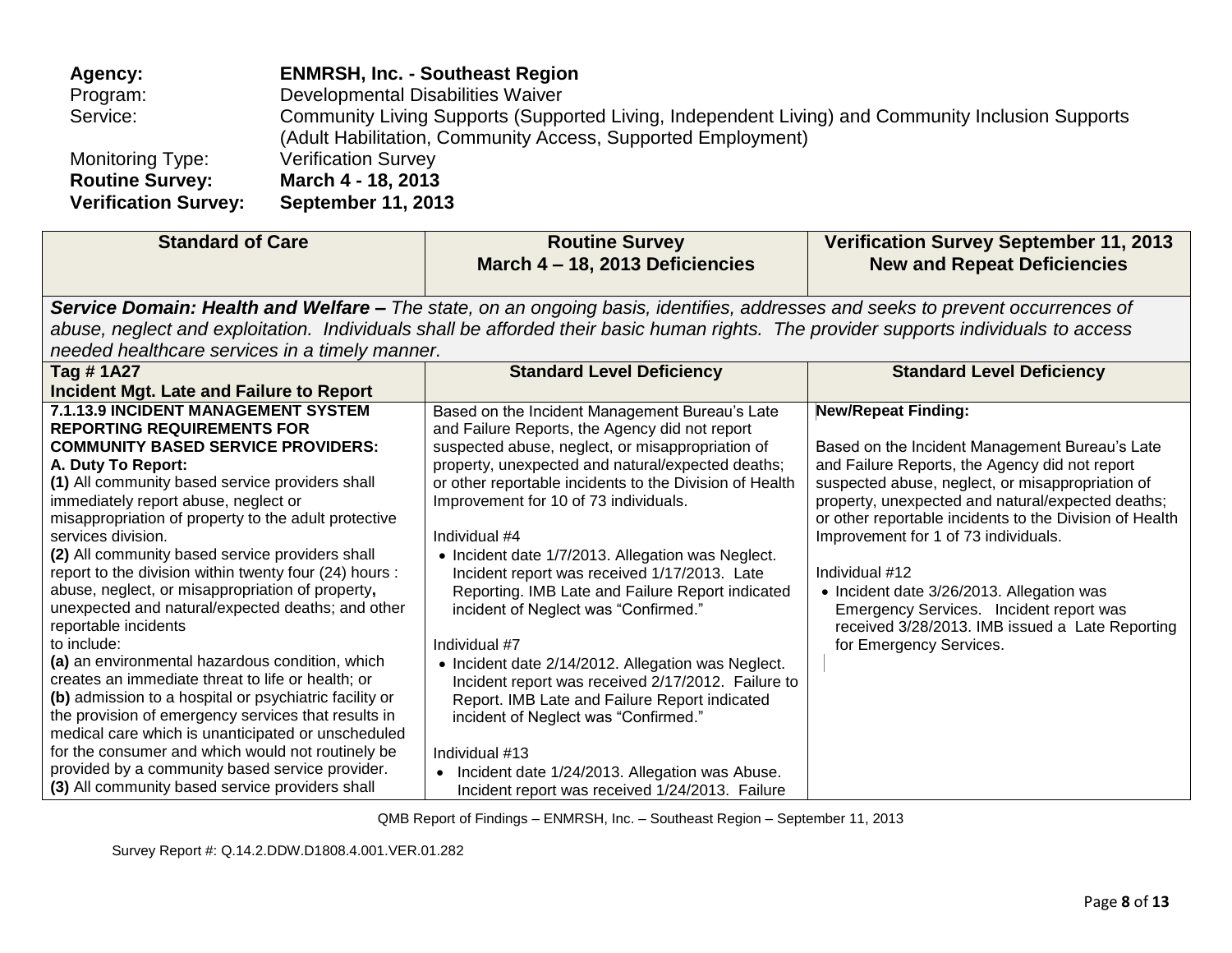| ensure that the reporter with direct knowledge of an<br>incident has immediate access to the division<br>incident report form to allow the reporter to respond<br>to, report, and document incidents in a timely and<br>accurate manner.<br>B. Notification: (1) Incident Reporting: Any<br>consumer, employee, family member or legal<br>guardian may report an incident independently or<br>through the community based service provider to<br>the division by telephone call, written<br>correspondence or other forms of communication<br>utilizing the division's incident report form. The<br>incident report form and instructions for the<br>completion and filing are available at the division's<br>website,<br>http://dhi.health.state.nm.us/elibrary/ironline/ir.php<br>or may be obtained from the department by calling<br>the toll free number. | to Report. IMB Late and Failure Report indicated<br>incident of Abuse was "Unconfirmed."<br>Individual #18<br>• Incident date 10/25/2012. Allegation was<br>Exploitation. Incident report was received<br>11/16/2012. Failure to Report. IMB Late and<br>Failure Report indicated incident of Exploitation<br>was "Unconfirmed."<br>Individual #19<br>• Incident date 8/1/2012. Allegation was Abuse.<br>Incident report was received 8/2/2012. Failure to<br>Report. IMB Late and Failure Report indicated<br>incident of Abuse was "Unconfirmed."<br>• Incident date 2/6/2013. Allegation was Abuse.<br>Incident report was received 2/8/2013. Failure to<br>Report. IMB Late and Failure Report indicated<br>incident of Neglect was "Confirmed" and Abuse<br>was "Unconfirmed."<br>Individual #32<br>• Incident date 9/7/2012. Allegation was Neglect.<br>Incident report was received 10/26/2012. Failure<br>to Report. IMB Late and Failure Report indicated<br>incident of Neglect was "Unconfirmed."<br>Individual #56<br>• Incident date 9/7/2012. Allegation was Neglect.<br>Incident report was received 10/23/2012. Late<br>Reporting. IMB Late and Failure Report indicated |  |
|----------------------------------------------------------------------------------------------------------------------------------------------------------------------------------------------------------------------------------------------------------------------------------------------------------------------------------------------------------------------------------------------------------------------------------------------------------------------------------------------------------------------------------------------------------------------------------------------------------------------------------------------------------------------------------------------------------------------------------------------------------------------------------------------------------------------------------------------------------------|------------------------------------------------------------------------------------------------------------------------------------------------------------------------------------------------------------------------------------------------------------------------------------------------------------------------------------------------------------------------------------------------------------------------------------------------------------------------------------------------------------------------------------------------------------------------------------------------------------------------------------------------------------------------------------------------------------------------------------------------------------------------------------------------------------------------------------------------------------------------------------------------------------------------------------------------------------------------------------------------------------------------------------------------------------------------------------------------------------------------------------------------------------------------------------------|--|
|                                                                                                                                                                                                                                                                                                                                                                                                                                                                                                                                                                                                                                                                                                                                                                                                                                                                | incident of Neglect was "Confirmed."                                                                                                                                                                                                                                                                                                                                                                                                                                                                                                                                                                                                                                                                                                                                                                                                                                                                                                                                                                                                                                                                                                                                                     |  |
|                                                                                                                                                                                                                                                                                                                                                                                                                                                                                                                                                                                                                                                                                                                                                                                                                                                                | Individual #62<br>• Incident date 1/25/2013. Allegation was<br>Emergency Services. Incident report was<br>received 1/29/2013. Late Reporting.                                                                                                                                                                                                                                                                                                                                                                                                                                                                                                                                                                                                                                                                                                                                                                                                                                                                                                                                                                                                                                            |  |
|                                                                                                                                                                                                                                                                                                                                                                                                                                                                                                                                                                                                                                                                                                                                                                                                                                                                | Individual #72<br>• Incident date 8/29/2012. Allegation was Neglect.                                                                                                                                                                                                                                                                                                                                                                                                                                                                                                                                                                                                                                                                                                                                                                                                                                                                                                                                                                                                                                                                                                                     |  |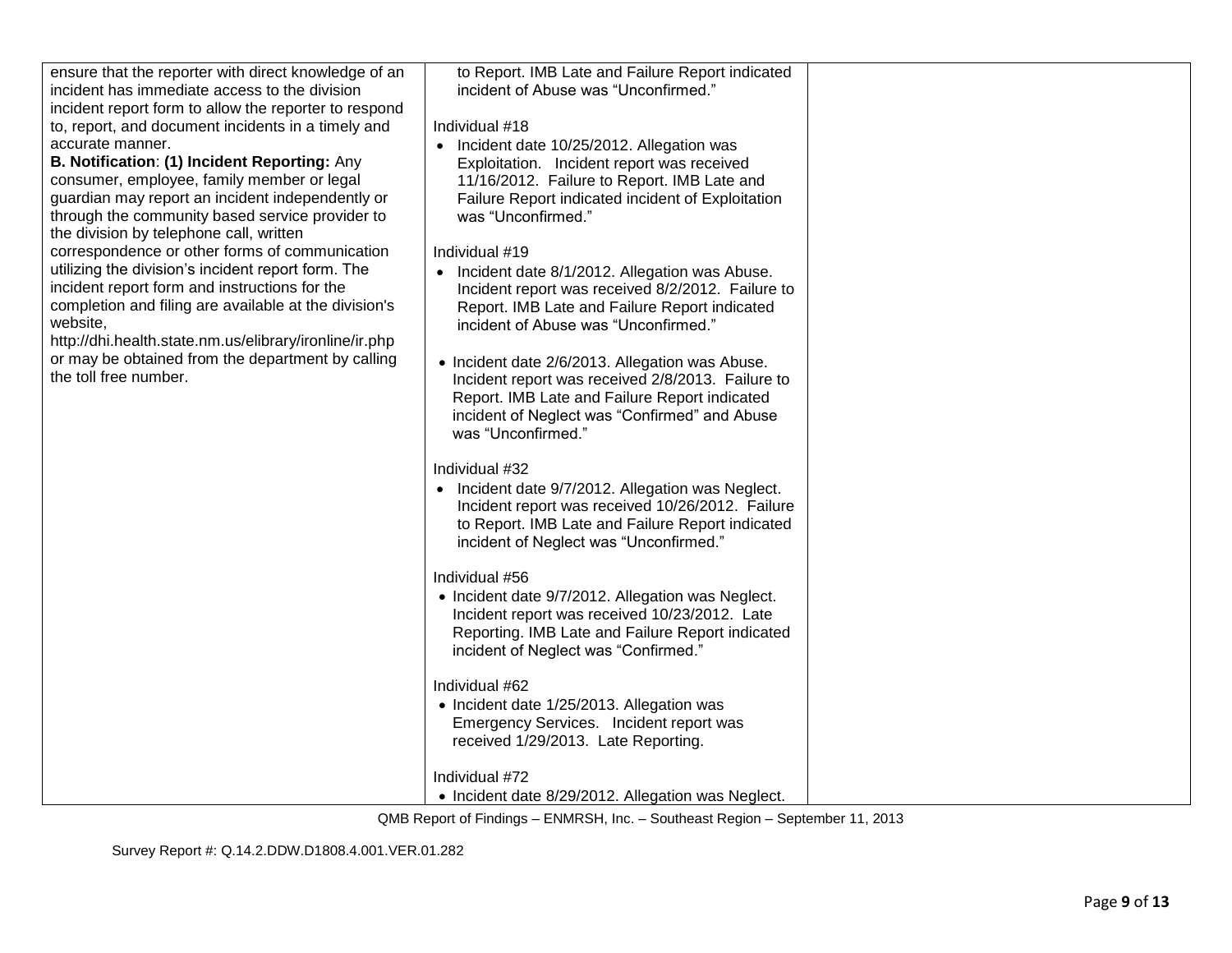| Incident report was received 8/30/2012. Failure to<br>Report. IMB Late and Failure Report indicated<br>incident of Neglect was "Confirmed."<br>• Incident date 9/7/2012. Allegation was Neglect.<br>Incident report was received 10/26/2012. Failure<br>to Report. IMB Late and Failure Report indicated<br>incident of Neglect was "Confirmed."<br>Individual #73<br>• Incident date 9/7/2012. Allegation was Abuse.<br>Incident report was received 10/12/2012. Late<br>Reporting. IMB Late and Failure Report indicated<br>incident of Abuse was "Confirmed," as well as<br>Neglect being added and confirmed. |  |
|-------------------------------------------------------------------------------------------------------------------------------------------------------------------------------------------------------------------------------------------------------------------------------------------------------------------------------------------------------------------------------------------------------------------------------------------------------------------------------------------------------------------------------------------------------------------------------------------------------------------|--|
|                                                                                                                                                                                                                                                                                                                                                                                                                                                                                                                                                                                                                   |  |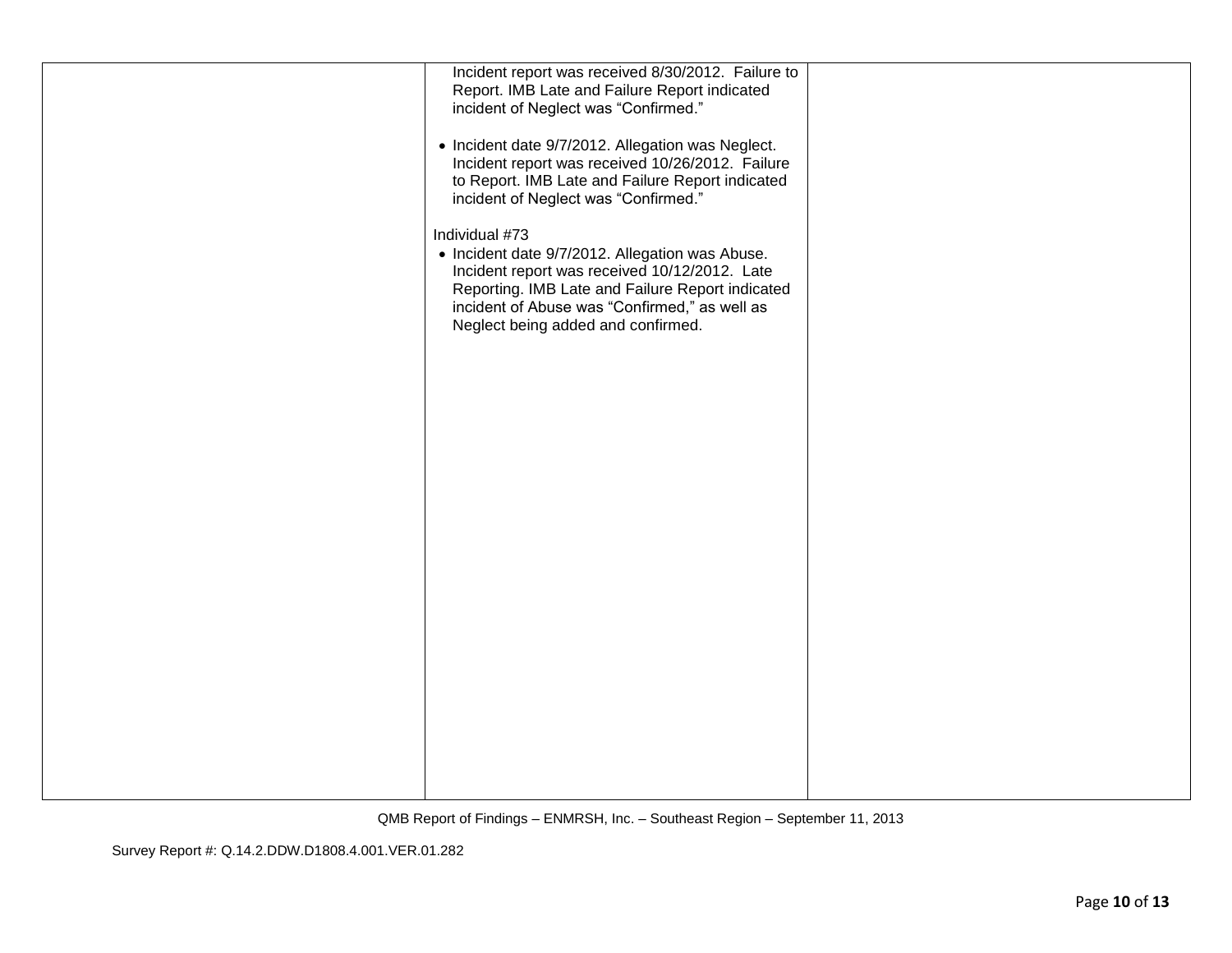| <b>Standard of Care</b>                                                                                                                                                                                                                                                                                           | <b>Routine Survey</b><br>March 4 - 18, 2013 Deficiencies | <b>Verification Survey September 11, 2013</b><br><b>New and Repeat Deficiencies</b> |
|-------------------------------------------------------------------------------------------------------------------------------------------------------------------------------------------------------------------------------------------------------------------------------------------------------------------|----------------------------------------------------------|-------------------------------------------------------------------------------------|
| Service Domain: Service Plans: ISP Implementation - Services are delivered in accordance with the service plan, including type,                                                                                                                                                                                   |                                                          |                                                                                     |
| scope, amount, duration and frequency specified in the service plan.                                                                                                                                                                                                                                              |                                                          |                                                                                     |
| Tag #1A08 Agency Case File                                                                                                                                                                                                                                                                                        | <b>Standard Level Deficiency</b>                         | Completed                                                                           |
| Tag # 1A08.1 Agency Case File - Progress<br><b>Notes</b>                                                                                                                                                                                                                                                          | <b>Standard Level Deficiency</b>                         | Completed                                                                           |
| Tag #1A32 and 6L14 Individual Service Plan<br>Implementation                                                                                                                                                                                                                                                      | <b>Standard Level Deficiency</b>                         | Completed                                                                           |
| Tag # 5I11 Reporting Requirements<br><b>Community Inclusion Reports</b>                                                                                                                                                                                                                                           | <b>Standard Level Deficiency</b>                         | Completed                                                                           |
| Tag # 5I22 SE Agency Case File                                                                                                                                                                                                                                                                                    | <b>Standard Level Deficiency</b>                         | Completed                                                                           |
| Tag # 6L14 Residential Case File                                                                                                                                                                                                                                                                                  | <b>Standard Level Deficiency</b>                         | Completed                                                                           |
| Tag # 6L17 Reporting Requirements<br>(Community Living Reports)                                                                                                                                                                                                                                                   | <b>Standard Level Deficiency</b>                         | Completed                                                                           |
| Service Domain: Qualified Providers - The State monitors non-licensed/non-certified providers to assure adherence to waiver<br>requirements. The State implements its policies and procedures for verifying that provider training is conducted in accordance with<br>State requirements and the approved waiver. |                                                          |                                                                                     |
| Tag # 1A11.1 Transportation Training                                                                                                                                                                                                                                                                              | <b>Standard Level Deficiency</b>                         | Completed                                                                           |
| Tag # 1A20 Direct Support Personnel Training                                                                                                                                                                                                                                                                      | <b>Standard Level Deficiency</b>                         | Completed                                                                           |
| Tag # 1A22<br><b>Agency Personnel Competency</b>                                                                                                                                                                                                                                                                  | <b>Condition of Participation Level Deficiency</b>       | Completed                                                                           |
| Tag #1A25<br><b>Criminal Caregiver History Screening</b>                                                                                                                                                                                                                                                          | <b>Standard Level Deficiency</b>                         | Completed                                                                           |
| Tag # 1A26<br><b>Consolidated On-line Registry</b><br><b>Employee Abuse Registry</b>                                                                                                                                                                                                                              | <b>Standard Level Deficiency</b>                         | Completed                                                                           |
| Tag # 1A28.1<br>Incident Mgt. System - Personnel Training                                                                                                                                                                                                                                                         | <b>Standard Level Deficiency</b>                         | Competed                                                                            |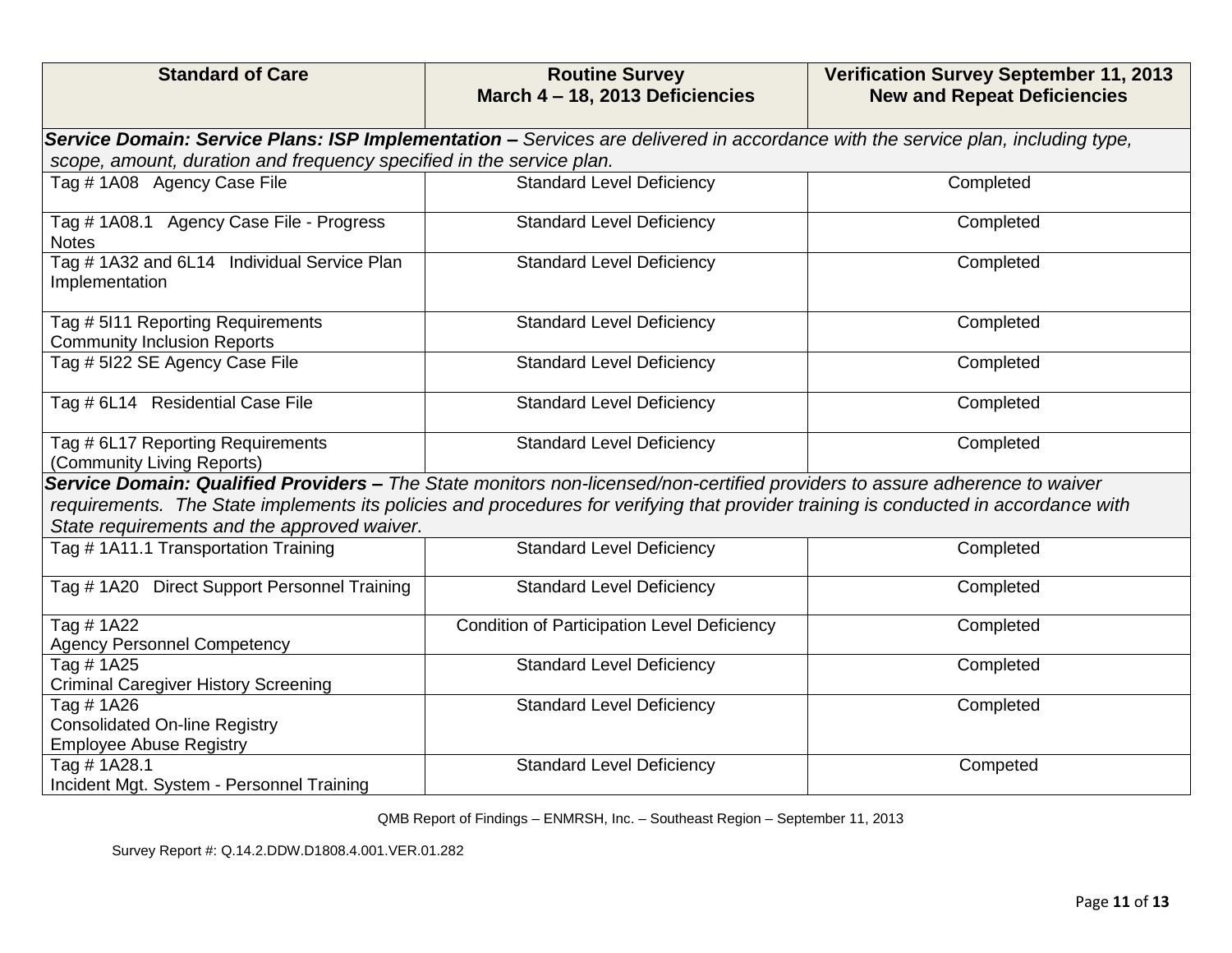| Tag # 1A36 Service Coordination                                                 | <b>Standard Level Deficiency</b>                                                                                                     | Completed |
|---------------------------------------------------------------------------------|--------------------------------------------------------------------------------------------------------------------------------------|-----------|
| Requirements                                                                    |                                                                                                                                      |           |
|                                                                                 | Service Domain: Health and Welfare - The state, on an ongoing basis, identifies, addresses and seeks to prevent occurrences of       |           |
|                                                                                 | abuse, neglect and exploitation. Individuals shall be afforded their basic human rights. The provider supports individuals to access |           |
| needed healthcare services in a timely manner.                                  |                                                                                                                                      |           |
| Tag # 1A09 Medication Delivery                                                  | <b>Standard Level Deficiency</b>                                                                                                     | Completed |
| <b>Routine Medication Administration</b>                                        |                                                                                                                                      |           |
| Tag # 1A09.1 Medication Delivery                                                | <b>Standard Level Deficiency</b>                                                                                                     | Completed |
| <b>PRN Medication Administration</b>                                            |                                                                                                                                      |           |
| Tag # 1A15.2 and 5l09                                                           | <b>Standard Level Deficiency</b>                                                                                                     | Completed |
| <b>Healthcare Documentation</b>                                                 |                                                                                                                                      |           |
| Tag # 1A27.2 Duty to Report IRs Filed                                           | <b>Standard Level Deficiency</b>                                                                                                     | Completed |
| During On-Site and/or IRs Not Reported by                                       |                                                                                                                                      |           |
| Provider                                                                        |                                                                                                                                      |           |
| Tag # 6L13 Community Living Healthcare                                          | <b>Standard Level Deficiency</b>                                                                                                     | Completed |
| Regts.                                                                          |                                                                                                                                      |           |
|                                                                                 | Service Domain: Medicaid Billing/Reimbursement - State financial oversight exists to assure that claims are coded and paid for in    |           |
| accordance with the reimbursement methodology specified in the approved waiver. |                                                                                                                                      |           |
| Tag # 5I25                                                                      | <b>Standard Level Deficiency</b>                                                                                                     | Completed |
| <b>Supported Employment Reimbursement</b>                                       |                                                                                                                                      |           |
| Tag # 5144                                                                      | <b>Standard Level Deficiency</b>                                                                                                     | Completed |
| <b>Adult Habilitation Reimbursement</b>                                         |                                                                                                                                      |           |
| Tag # 6L26                                                                      | <b>Standard Level Deficiency</b>                                                                                                     | Completed |
| Supported Living Reimbursement                                                  |                                                                                                                                      |           |